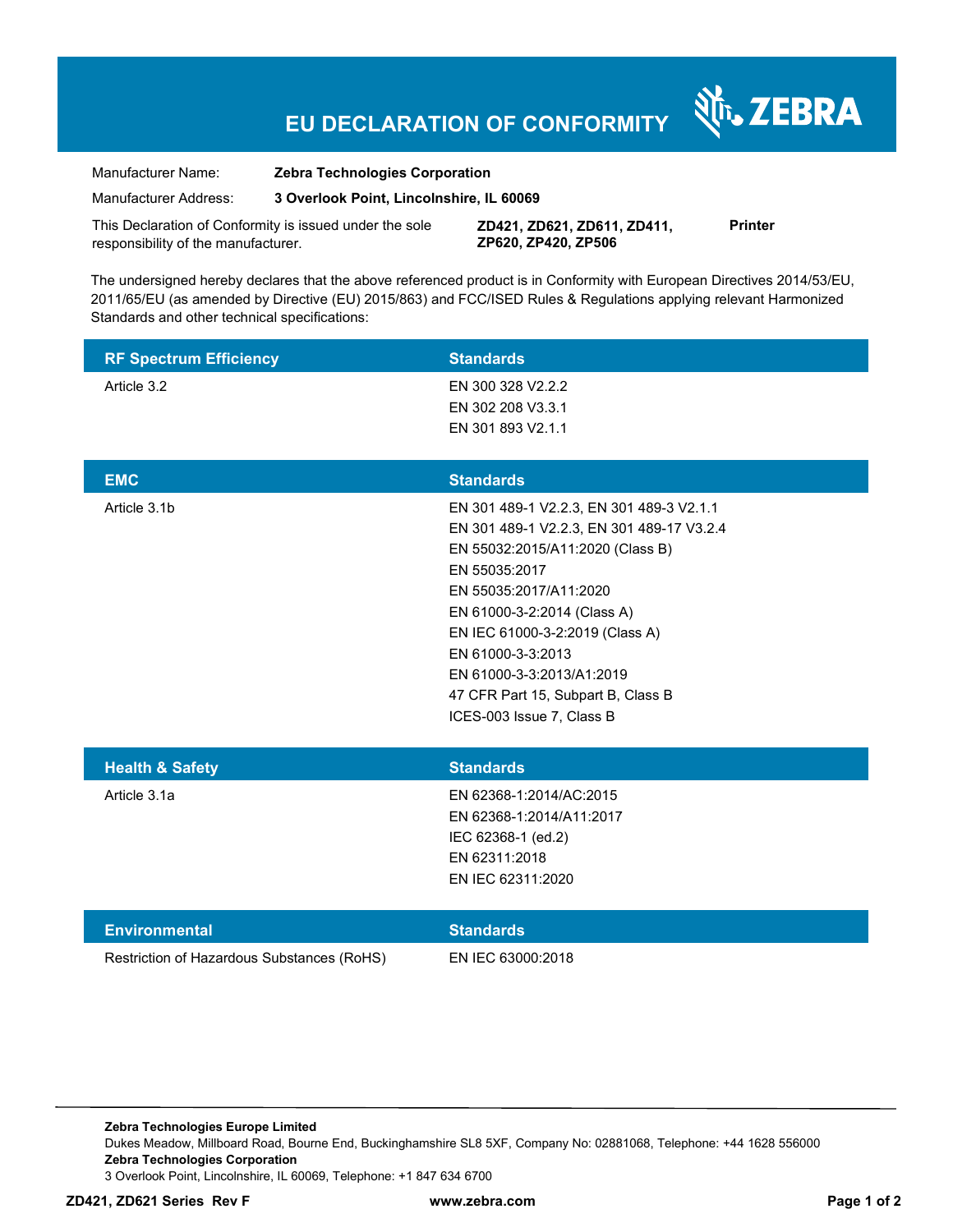## **EU DECLARATION OF CONFORMITY**

With regard to Directive 2014/53/EU, the conformity assessment procedure referred to in Article 17.2(a) and detailed in Annex II has been followed.

US company representative for FCC Supplier's Declaration of Conformity (47 CFR Part 2.1071 to 2.1077) is Jay Cadiz and can be reached at jcadiz@zebra.com.

**Signed on behalf of Zebra Technologies Corporation** 

 $\epsilon\zeta$  $\bigcup_{i=1}^{n}$ 

Jay Cadiz Manager, Compliance Engineering Place: Lincolnshire

*(Authorized Corporate Signature)* Date of Affixing the CE Mark: 1 February 2021 Date: 14 February 2022

र्शे<sub>ि</sub> ZEBRA

**Zebra Technologies Europe Limited**  Dukes Meadow, Millboard Road, Bourne End, Buckinghamshire SL8 5XF, Company No: 02881068, Telephone: +44 1628 556000 **Zebra Technologies Corporation**  3 Overlook Point, Lincolnshire, IL 60069, Telephone: +1 847 634 6700